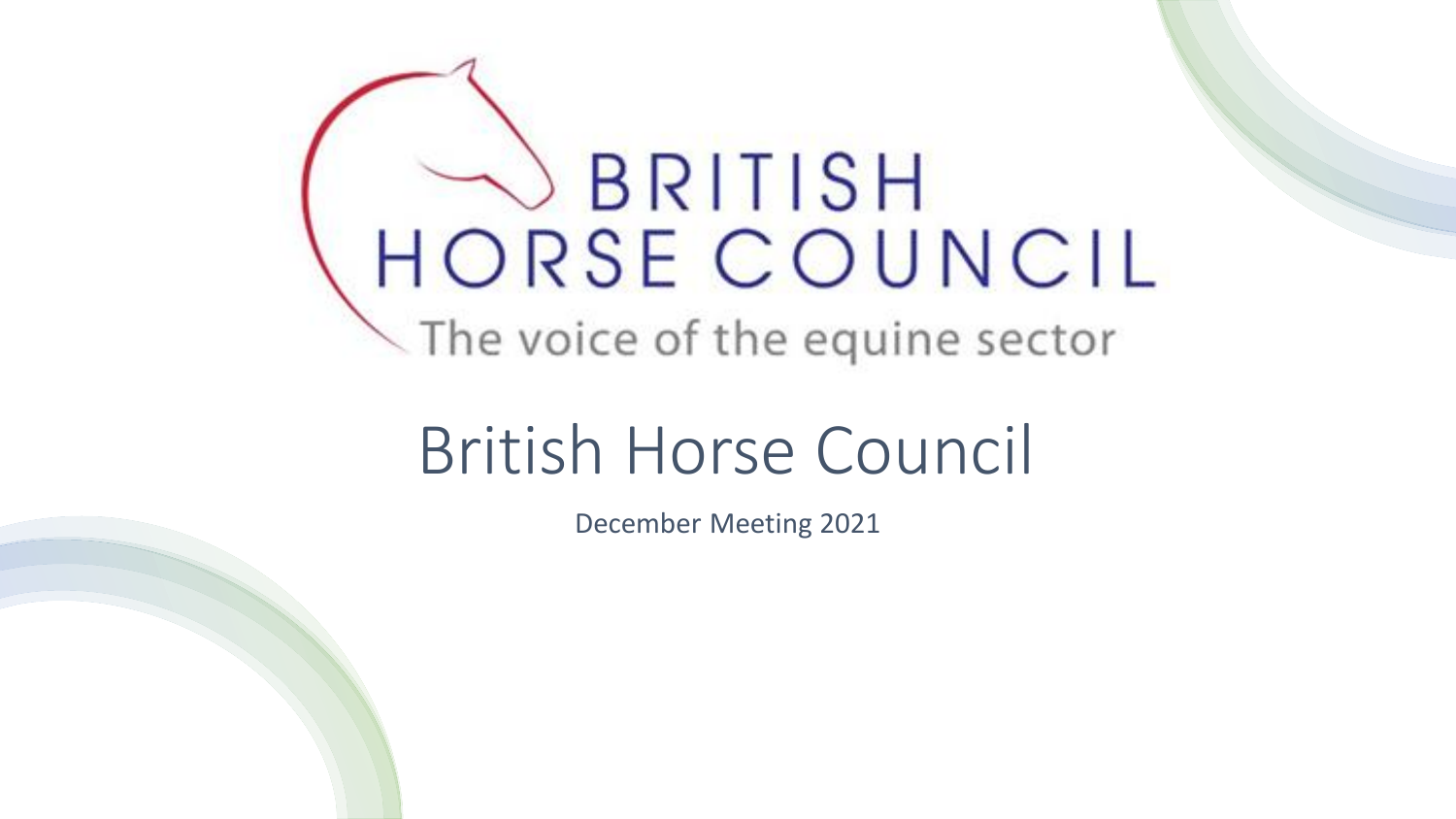

Update from Shane Collins  $EU$  Exit:  $-$ 

- Under the NI Protocol, NI must legally adhere to the EU Official Controls Regulation (OCR) as it is listed in Annex 2 of the protocol. UKG and EU officials are currently engaged in technical discussions to explore whether a negotiated solution can be found that minimises impact on movement of SPS goods between GB and NI.
- DAERA officials are providing information on GB-NI equine movements into these discussions seeking mitigations from some of the issues arising from the existing checks.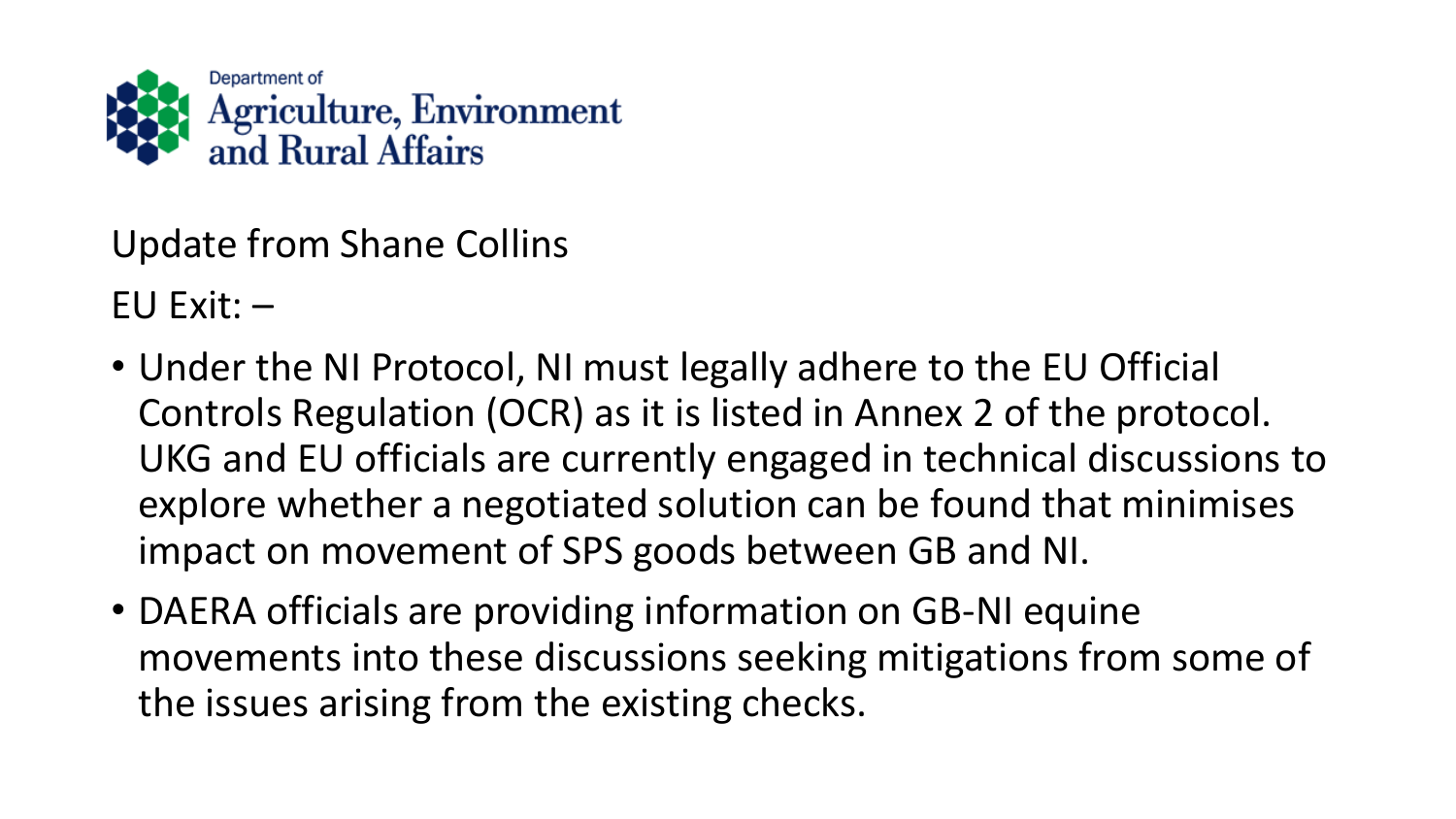

Animal Health Law: –

- Again under the NI Protocol, NI must legally adhere to the new EU Animal Health Law (AHL). DAERA currently are on a pathway to compliance with this legislation. Work has commenced to bring forward the full legislative requirements relating to equine identification which includes equine premises registration.
- A consultation on equine identification is due in the new year and discussions are underway with DEFRA on the new requirements for the UK CED that this process will bring.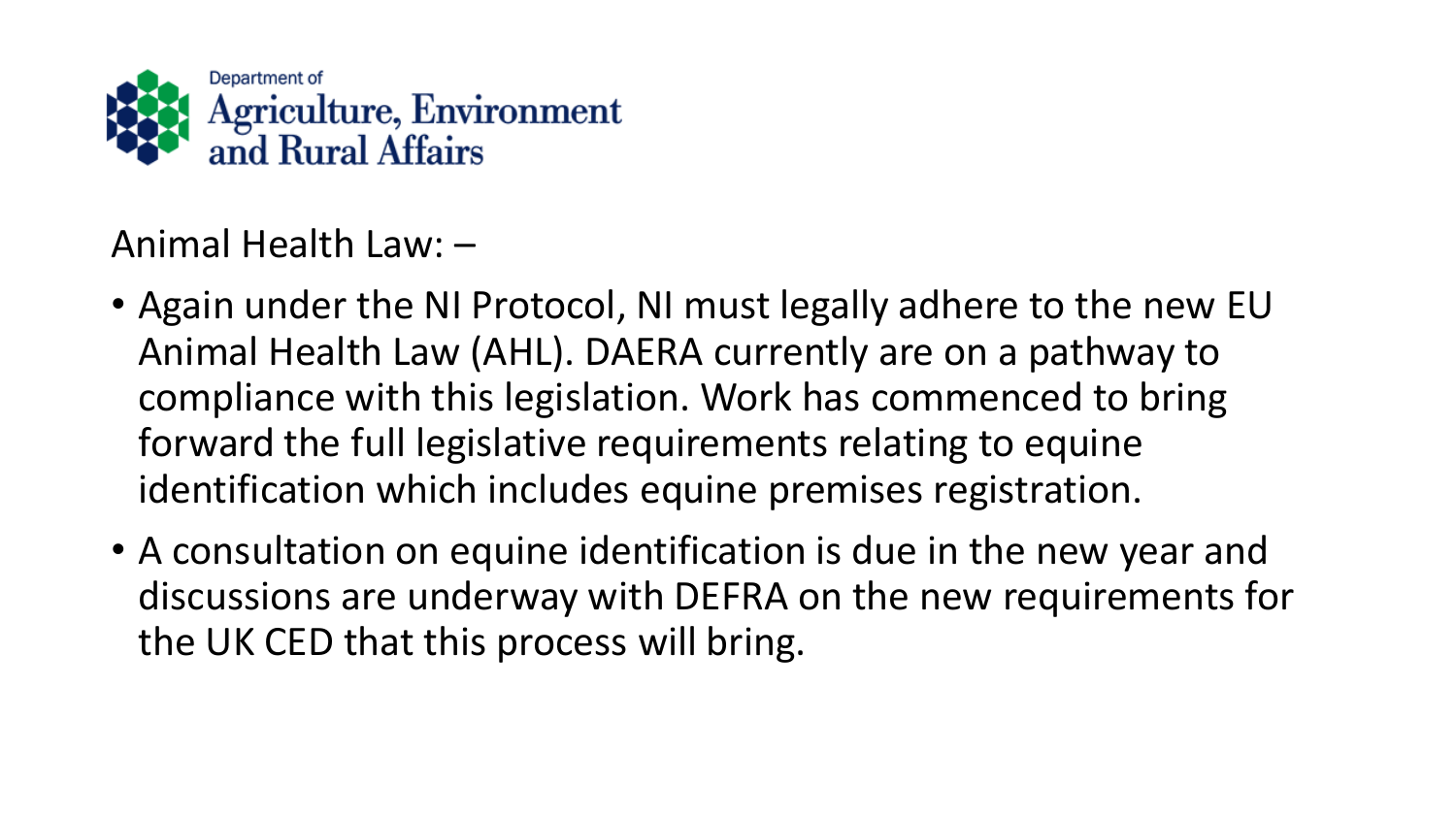

Equine Strategy:–

- Our cross-governmental equine strategy steering group is operational again. The aim of the group is to have a draft strategy for consultation by the end of this assembly mandate focusing on items that can be delivered in the short term and then the development of a full equine strategy which will be taken forward in the next assembly mandate. The strategy vision statement is 'To enhance the economic sustainability of the equine sector in Northern Ireland, releasing its potential for growth and employment through cross departmental collaboration'.
- Current areas of work include progressing farrier registration in NI, developing equine tourism by digitally mapping existing provision of trails/bridleways and further development of Equine assisted therapy and learning courses by CAFRE in partnership with Ulster University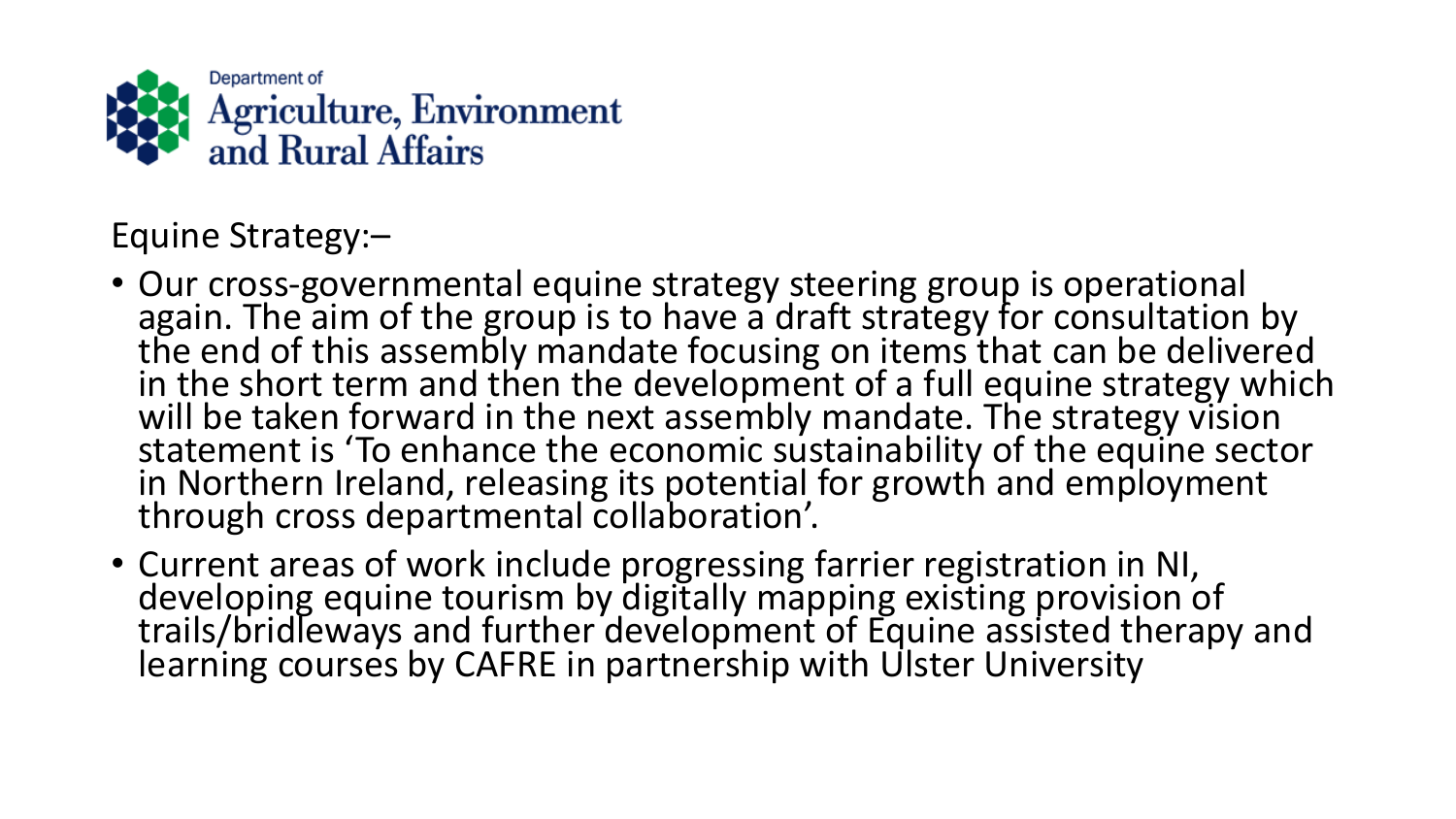### Research

- Funded projects 2021 totalling £339,476
- 21 preliminary applications this year (2018=28, 2019=31, 2020=18)
- 8 selected as scientifically robust and industryrelevant and will supply full funding proposals by February 2022
- Ongoing partnership work on QoL and alternative grazing systems/sustainable land management

### **BRITISH** SE COUNCIL The voice of the equine sector

|          | 2021 |                                                                                        |
|----------|------|----------------------------------------------------------------------------------------|
| G1021 PP |      | Bacteraemia and large colon volvulus                                                   |
| G2021 PP |      | The association between personality, pain expression and emotional states              |
| G3021    | PP   | Prevalence of mycotoxin ingestion in horses by liquid chromatography                   |
| G4021    | RG.  | Back movement in the horse: What is normal in relation to age, breed and use?          |
| G5021    | RG.  | Modelling and mitigating infectious disease risks/British competition and leisure hors |
| G6021 RG |      | Synovial fluid, serum protein & metabolite markers to diagnose early osteoarthritis    |
| G7021 PP |      | Actinobascillus and pasteurella and airway infection                                   |
| G8021    | PP   | Exercise based tendon rehabilitation                                                   |
| G9021    | PP   | Facial expressions of frustration in the horse                                         |
| G1021    | PP   | Ophthalmic conditions in geriatric horses                                              |
| G1121    | PP   | Implications of track systems for the welfare of horses in the UK and abroad           |
|          |      |                                                                                        |



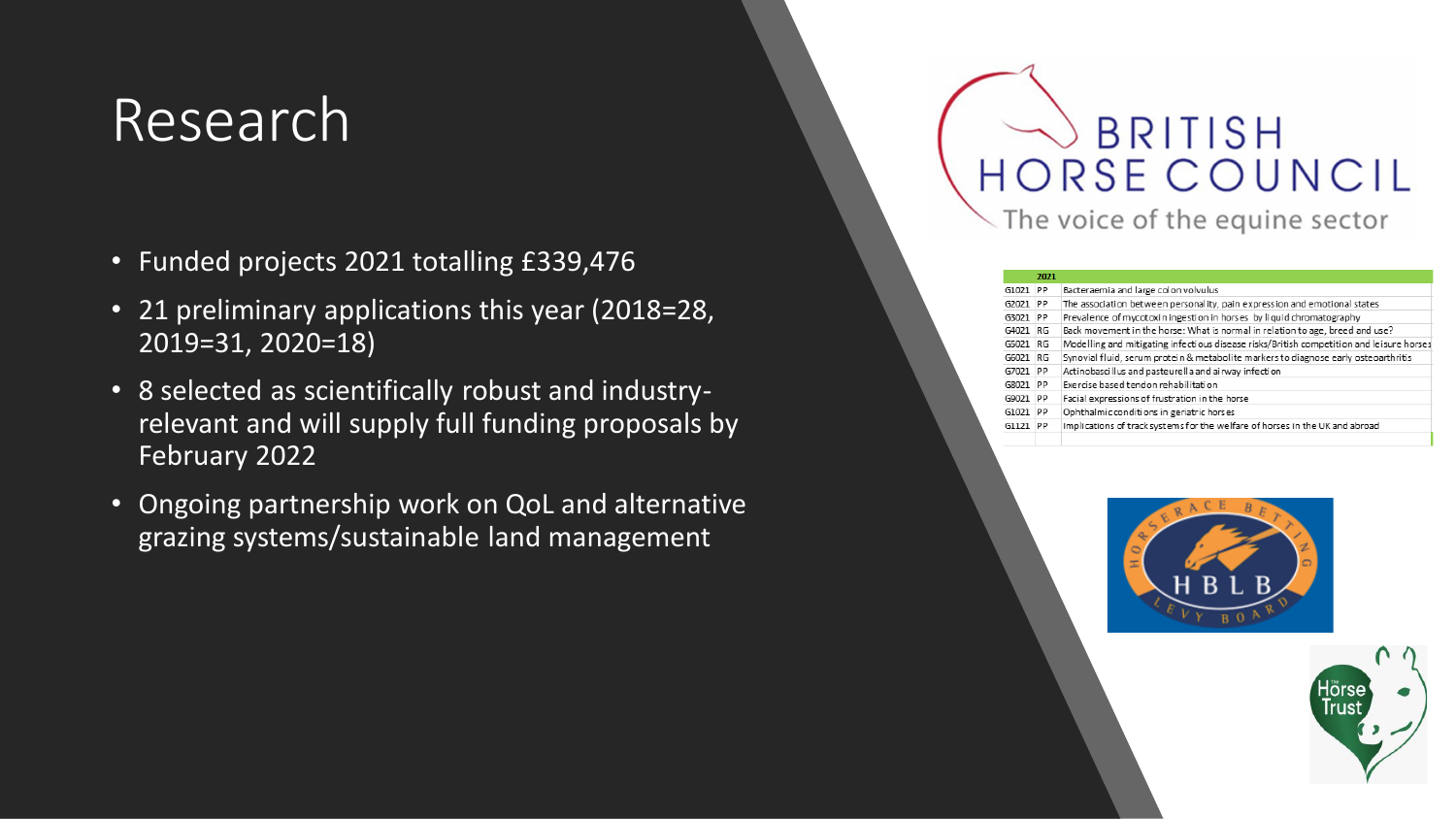# HORSE COUNCIL The voice of the equine sector

## British Horse Council

AoB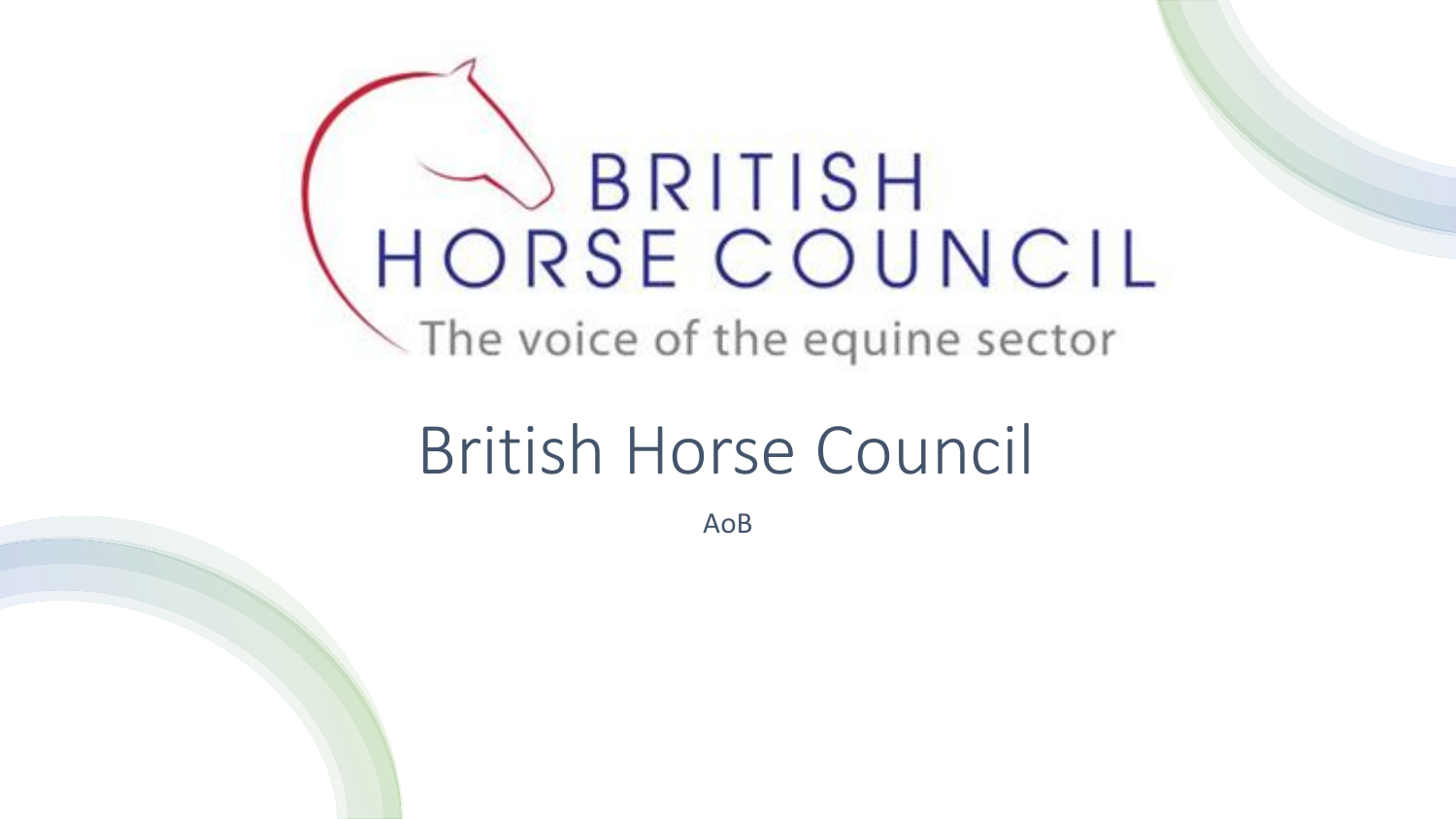**Would you like your say on future training courses in Equine Behaviour, Welfare and Legislation?**

## **SCAN ME**

- **1. Open the camera app on your phone and hover it over the QR code. Make sure that the whole QR code is on the screen.**
	- **2. Wait for the link to appear**
		- **3. Fill out the survey!**



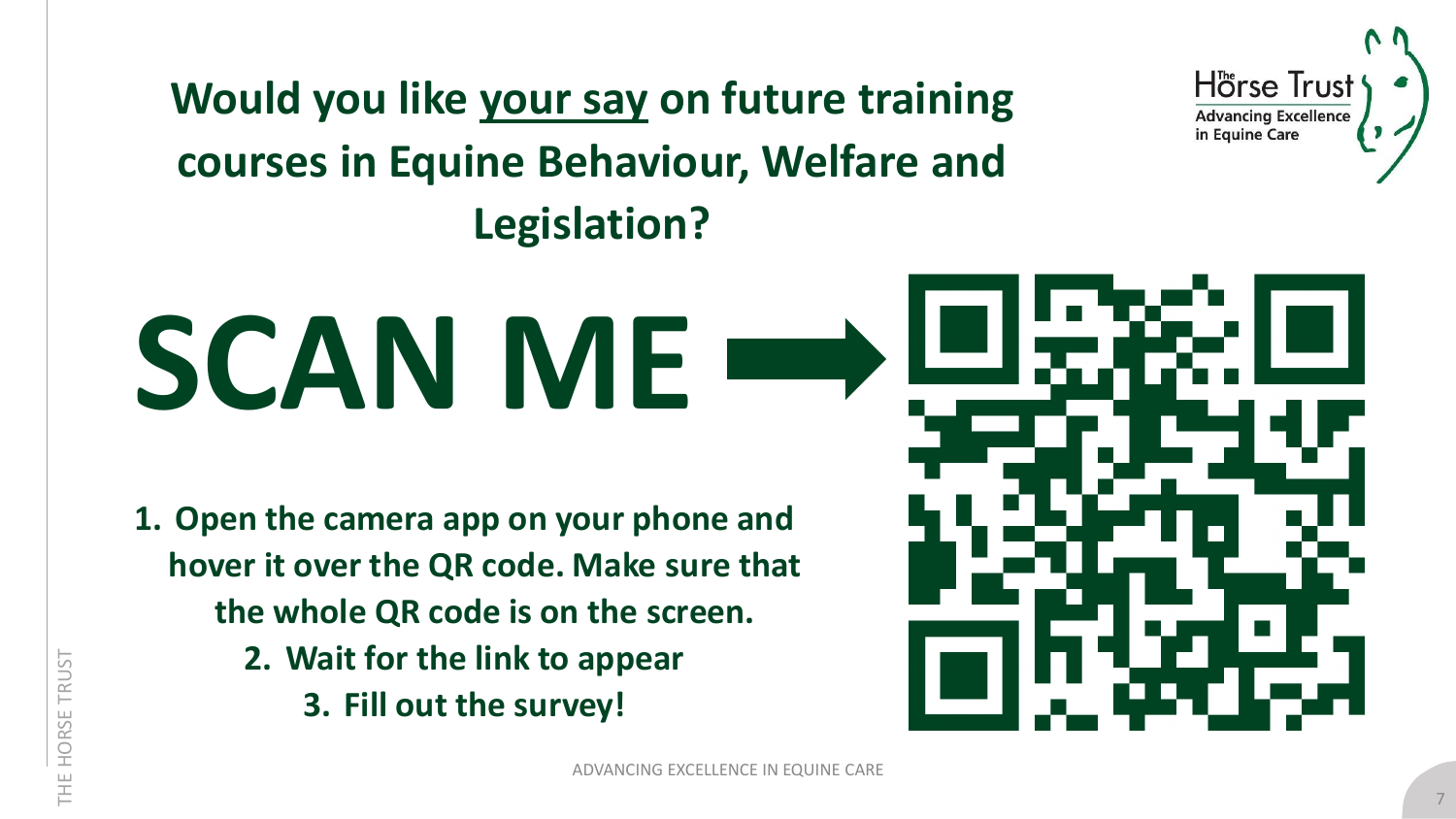#### **ATTENTION LIVE ANIMAL TRANSPORTERS:**

#### **Is your Transporter Authorisation** due for renewal?

Transporter Authorisations are valid for 5 years and must be renewed\* to continue to transport live animals as part of an economic activity.

> For a renewal pack contact APHA's Welfare in Transport team on: WIT@apha.gov.uk | 03000 200 301

> > Transportant Authorizations are not renaused automatical



#### **RHYBUDD I GLUDWYR ANIFEILIAID BYW:**

#### Ydy hi'n bryd adnewyddu eich Tystysgrif Awdurdodi Cludwyr?

Mae Tystysgrifau Awdurdodi Cludwyr yn ddilys am 5 mlynedd a rhaid iddynt gael eu hadnewyddu\* er mwyn parhau i gludo anifeiliaid byw fel rhan o weithgarwch economaidd. I gael pecyn adnewyddu, cysylltwch â

Thîm Lles wrth Gludo APHA ar:

wit@apha.gov.uk | 03000 200 301

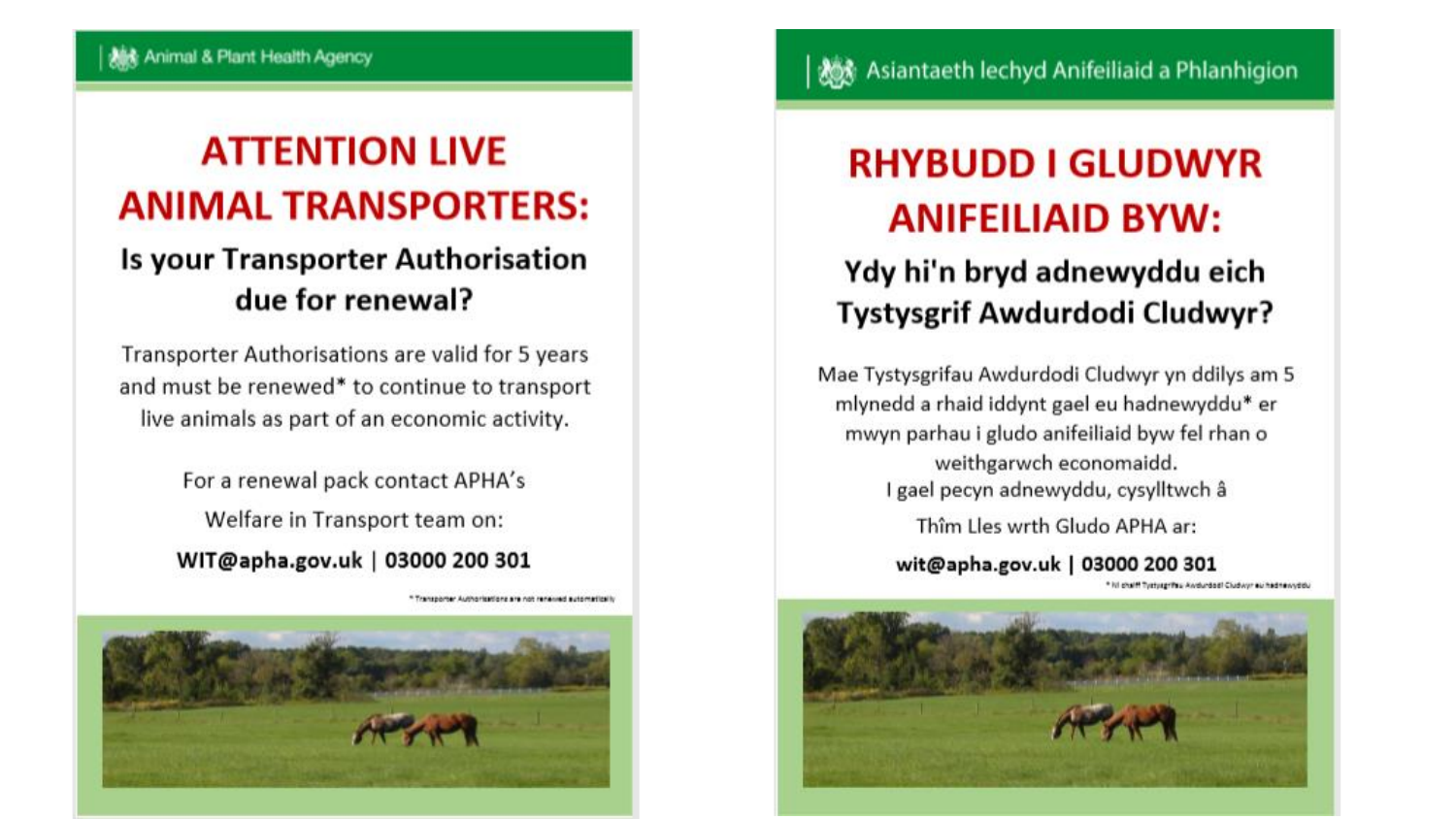# HORSE COUNCIL The voice of the equine sector

## British Horse Council